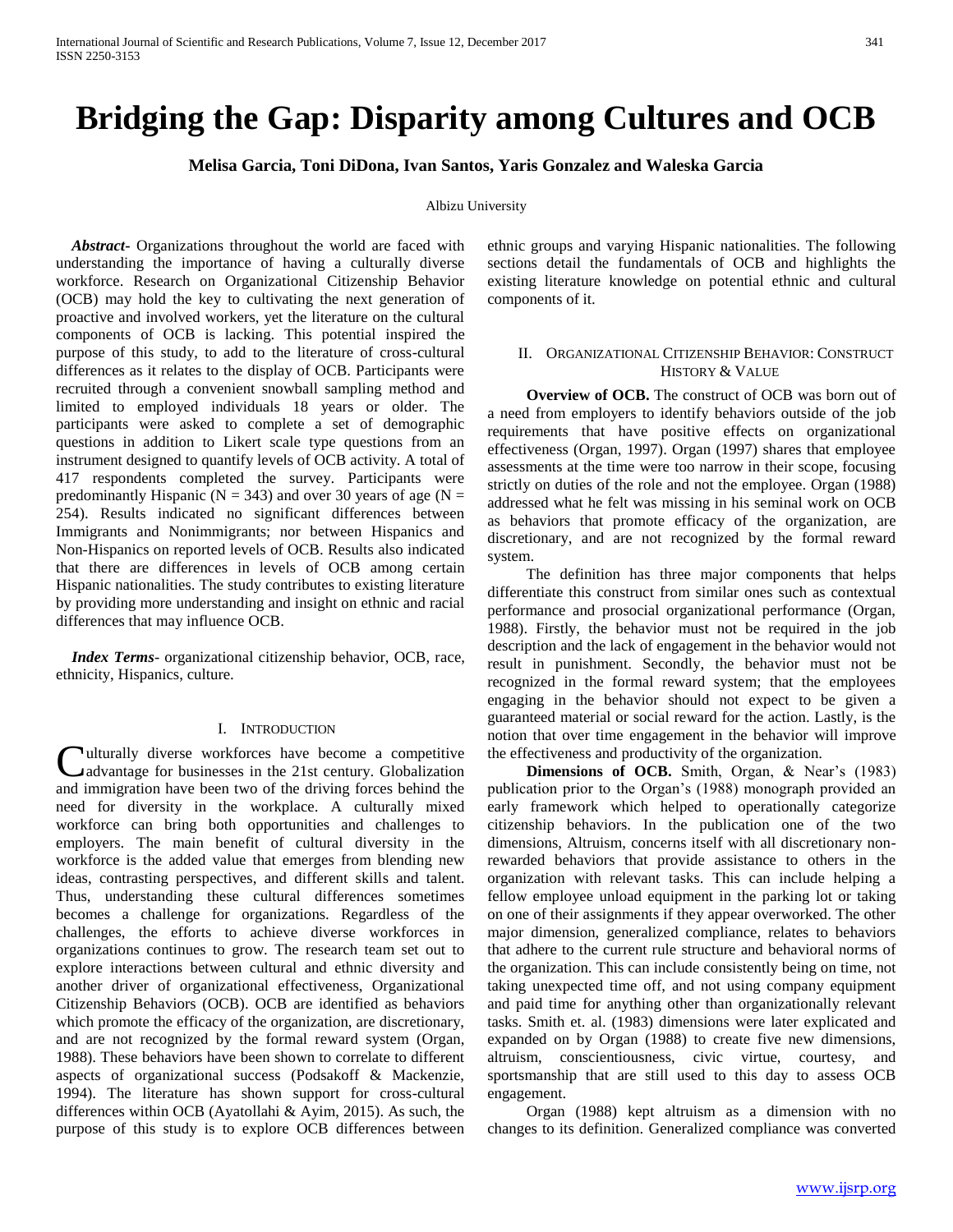to conscientiousness, which included not only following rules and norms but also the degree to which one exceeds them such as, staying past normal hours and producing beyond expectations. Courtesy is much like its literal definition of behaving in a polite and respectful manner towards others. Behaviors high in "courtesy" concern themselves with decreasing the probability of conflict with others and includes actions such as maintaining constant communication with departments and individuals that may be affected by their actions prior to engaging in them. Civic virtue concerns behaviors that show an employee's identification with and desire to be connected to the activities of the organization. This could include volunteering for meetings, participating in company events, and proudly upholding company policies. Lastly, sportsmanship is characterized by an employee's ability to adjust and comply with circumstances and changes that the individual may not agree to without complication. This is evident in employees who are unlikely to complain and are willing to endure inconvenient challenges for the sake of the organization such as making due with an internet interruption or broken air conditioning. Williams and Anderson (1991) sought to further group the dimensions with OCB-I and OCB-O. Courtesy and altruism, as behaviors that benefit individuals, are placed in the OCB-I category. Conscientiousness, civic virtue, and sportsmanship, as behaviors that benefit the organization, are in turn placed in the OCB-O category.

 **Economic motivation and value of OCB research.** The strongest motivator for the research and implementation of OCB related interventions is the evident connection with organizational effectiveness. In a review of findings published after his seminal work, Organ (1997) determined that while the latter research done was mostly cross-sectional, the majority was supportive of the notion that OCB and organizational effectiveness are positively correlated. Podsakoff and Mackenzie (1994) found a positive correlation between OCB and improved individual level performance while Nielsen, Hrivnak, and Shaw (2009) found a strong positive relationship at the group level. Research has also shown that OCB can improve individual productivity (Turnipseed, 2002). Walz and Niehoff (2000) found that the altruism dimension was significantly related to several key performance indications in the service industry such as customer satisfaction and operational efficiency.

 **OCB Today.** Throughout the years, the construct of OCB has gained more attention from research and practitioners (Floman, 2012). The history of research on OCB shows that during the 80's, only approximately 10 journal articles examined OCB. However, that figure rose to 181 journal articles during the 90's. More recently, from years 2000 to 2005, 243 peer reviewed scientific articles investigated citizenship behavior (Floman, 2012). The increase in journal articles studying the construct of OCB shows a trend in interest on OCB (Floman, 2012). According to Floman (2012), OCB will continue to be a construct of interest for future research. Organ (1997) suggests, OCB is a construct that can change often and the definition of what constitutes OCB behaviors can change on a regular basis depending on who is measuring the construct.

OCB is sometimes linked to contextual performance. Contextual performance is referred to as the extra-role behaviors employees' display at work. This concept was created to

distinguish extra-role behaviors from in-role behaviors (Organ, 1997). In-role behaviors such as job duties are categorized under task performance. Task performance is limited by job descriptions (Organ, 1997). There has also been an interest in measuring OCB work behaviors and understanding what motivates employees to display OCB behaviors. This interest is due to research that has demonstrated that supervisors include and weigh task and contextual performance almost equally when evaluating employee performance (Borman & Motowildo, 2009). Such research findings make the construct relevant to organizational performance. Although contextual performance is not a synonym for OCB, it contains elements of the behaviors measured by the construct. As a result, researchers have continued to focus studies on understanding how workplace attitudes and behaviors influence employee outcomes.

### III. CULTURE AND OCB

 **Culture**. In (1952) Kroeber and Kluckhohn collectively defined culture in 164 different ways. The various definitions of culture were organized into the following broad categories: content, social tradition/heritage, normative/rules/ways of doing things; psychological/problem solving adjustment, culture in patterns and organizations, genetics and metaphorical definitions of culture. Defining culture is complicated as there are many definitions of culture. The review of the literature views culture as emerging adaptive interaction between the human and the environment (Cohen, 2009). Cohen (2009), further explains that culture also consists of shared elements which are disseminated across different time periods and generations. A most recent definition of culture (Fiske, 2002) tell us that it is socially developed and manifests itself in society in forms such as symbols, practices, values, norms, and institutions. Triandis (1994), argued that cultures are not the same as countries. Triandis (1994), defined culture as a syndrome of patterns of shared beliefs, norms, attitudes about values for those in that time period who spoke the language and resided in the same geographic location. Research evidence suggests that individuals define and view OCB in various ways (Kwantes, Karam, Kuo & Towson, 2008). Many psychologists who have studied the interest of culture have primarily focused on the differences between Western and Eastern world views in terms of individualism versus collectivism (Cohen, 2009).

 **Culture as OCB antecedent.** Research implications suggest there is evidence of the various way individuals define, view and measure OCB (Morrisson 1994; Vandenberg, Lance & Taylor, 2005). The variations of how OCB is viewed can be seen in how individuals may perceive specific behaviors as extra-role and others consider it in-role behaviors. Kwantes et. al. (2008), affirmed that one possible contributing factor behind the disparity is related to the effect of culture and other culture (i.e. social beliefs) related variables. Triandis (1994) concluded that social cultures help shape, perception, expectations and behavioral norms. Turnipseed (2002), concluded that ethics and individual values also play a role in whether or not an employee will display OCB behaviors. Additionally other factors to consider (i. ethics/personal values/norms) and individual belief systems may influence how employees view OCB and the extent of how much OCB behaviors may be expressed at work by the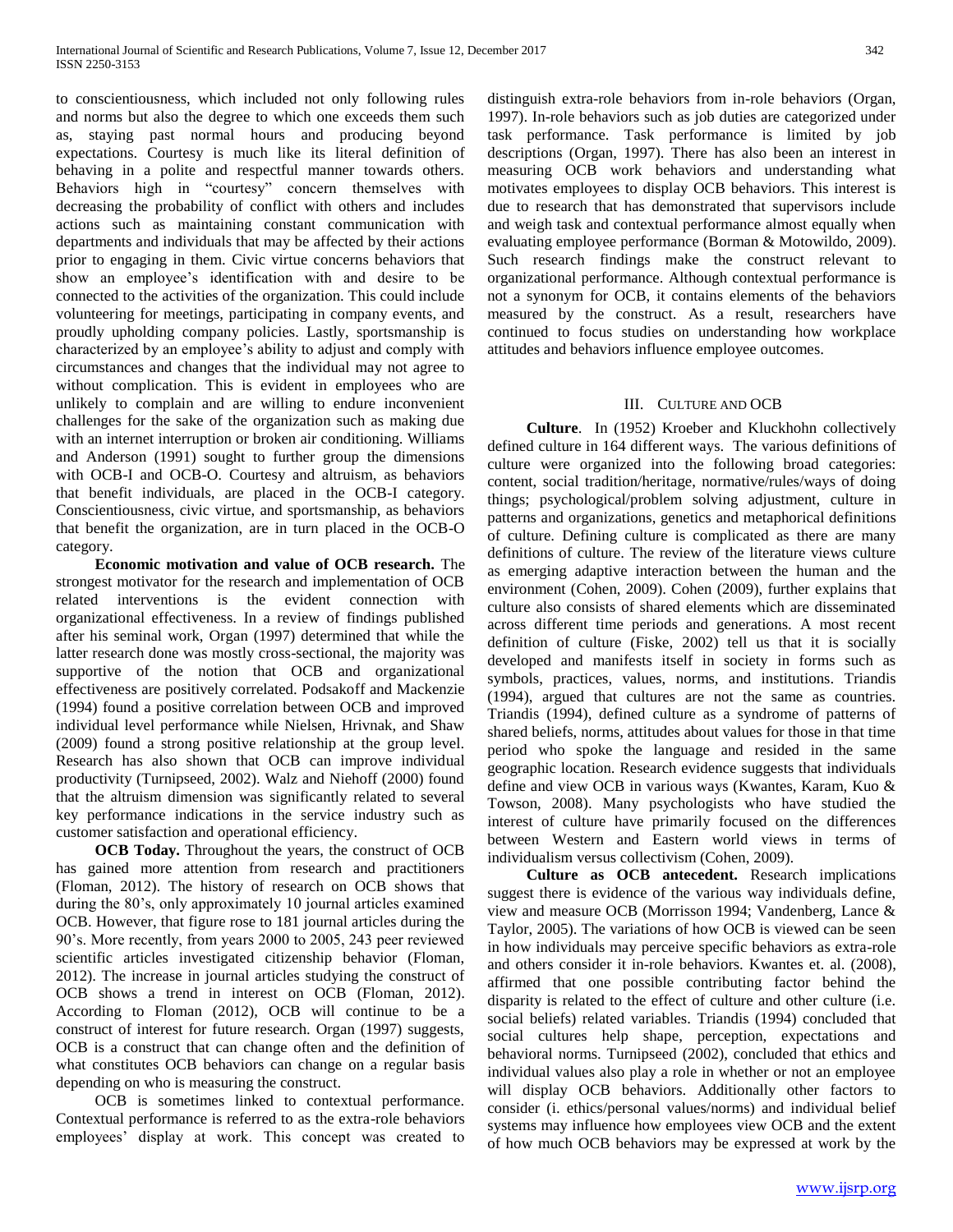employee (Kwantes et. al, 2008). Past research included empirical and theoretical literature, completed by Podsakoff, Mackenszie, Paine & Bachrach (2000), do not believe culture variables are in fact antecedents of OCB. In a study conducted by Moorman and Blakely (1995) findings show higher levels of OCB from individuals from collectivist cultures as opposed to those individuals from individualist cultures. Empirical work on OCB is limited, and the research of Turnipseed and Murkison (2000) serves as only one example of the few publications showing an interest on this framework.

 **Variation of OCB between cultures.** In review of the current literature, findings show differences in how different cultures view OCB. Research conducted by Hofstede, Bond and Luk (1993), shows how the different variables relating to culture can be measured and conceptualized at different levels. In (2004) Hui, Lee, and Rousseau (2004) studied the relationship between OCB in the Chinese culture and the national context. In Hui et al. (2004), study findings indicated that the Chinese culture provided a work environment where employees viewed their employment based on mutual support, trust and relationships. The results of the study suggested that the employees exhibited more motivational behaviors while at work as a way to enhance the relationship with the direct employer. This study reflects how nationality served as a representation for culture; implying that a collectivistic culture would amplify the likelihood and frequency of OCB in the workplace. On the contrary, there is a gap in the literature when examining the relationship between the Hispanic culture and OCB because there are no studies conducted that help explore and examine the gap.

 **Individualism, Collectivism and OCB.** Our culture plays an important role in our behaviors. One of the most popular studies of cultural values at organizations is Hofstede's (1980). This model serves as the foundation and guide to compare the components of different cultures. Hofstede's (1980) seminal work identifies the basic differences in which individuals define their own worlds. The work created by Hofstede (1980) consists of a group of dimensions that describes the differences between the various cultures and clarifies the reasons for such differences (Cohen & Avrahami, 2006). One of these dimensions is collectivism vs. individualism.

Individualism is defined as the degree to which people give priority to their own interests over those of their group to which the individual belongs to. Individualist value self-reliance and tend to evade or disregard the benefit of the group if it is not in accordance with one's best interest (Cohen & Avrahami, 2006). On the contrary, collectivism is a cultural characteristic in which the focus is on the best interest of the group and not the individual. The prosperity of the group supersedes the wants of the individual. The groups tend to be close and cohesive. Employees with collectivist traits tend to be more committed to the company because of their connections with the employer and their colleagues rather than the actual work, incentives, or compensation (Cohen & Avrahami, 2006). Collectivism has been linked to OCB as collectivistic employees tended to show OCB more than individualistic employees (Cohen & Avrahami, 2006). According to a research conducted by Gomez (2003) the Hispanic culture is described as having collectivist principles and behaviors. The loyalty of the groups surpasses the personal and often conflicts are avoided to benefit the group (Cohen &

Avrahami, 2006). Therefore, it is hypothesized that there is a difference in OCB levels between Immigrants and Nonimmigrants. It is further hypothesized that Hispanics will report higher levels of OCB than Non-Hispanics; and that Hispanic nationalities will differ on reported levels of OCB.

### IV. METHOD

### **Participants**

A sample of 417 participants from South Florida and Puerto Rico was collected using a convenience sampling method. Participants recruited for the study were eighteen years or older and limited to current full or part-time employment. The participants consisted predominantly of females 269 (64.5%) and 148 males (35.5%). The participants' age ranged from 19 - 74 years old. The mean for female respondents was 38.03 and 35.87 for male. The mode age of the sample was  $23$  (SD = 12.80) years. The participants educational background consisted of a mean score of 15.55 of at least a High School degree or 2 years of college. Participants held a median educational attainment level of a Bachelor's Degree,  $(M = 16, SD = 2.78)$ . Participants in the sample size were categorized into four ethnic identities: White/Non-Hispanic, Hispanic/Latino, African American or other. The majority of the respondents were Non-Immigrants (N  $= 261$ , SD = 8.398). There were a total of 156 (N = 156, SD = 8.310) immigrants who responded to the survey. The majority of the respondent were Hispanic/Latino 82.3 % ( $N = 343$ ); White/Non-Immigrants 10.6 % ( $N = 44$ ); African American 3.4%  $(N = 14)$  and Others 3.8 % (N = 16). The distribution of Hispanic nationalities were predominantly Cuban  $(N = 144)$ . The remaining sample size consisted of Colombians ( $N = 57$ ), Puerto Ricans ( $N = 35$ ), Venezuelan ( $N = 31$ ), and other Hispanic groups ( $N = 76$ ).

### **Materials and Procedures**

A survey was created in English for purpose of this nonexperimental design using Google Forms. Participants received a recruitment message by either text, email, or a social media post (e.g. Facebook or LinkedIn) informing the purpose and intent of the research. Before participants completed the survey, they were provided with the informed consent form that contained detailed information concerning the survey. The time to complete the anonymous survey was estimated to be ten to fifteen minutes. The survey included a demographic questionnaire in a multiple choice and fill-in answer format. The survey contained a total of 26-items. Participants completed a self-report questionnaire via the Internet through a Google Forms Survey. Respondents for this study were not compensated for their participation. The informed consent form explained and ensured participants responses to the questionnaire were completely anonymous. Respondents were informed that their participation is completely voluntary and that there are no known risks to the study. Participants had the right to withdraw their participation at any time without penalty. Contact information for the researchers was provided in the informed consent form and at the end of the survey, should participant have any questions or comments. The researcher obtained results via Google Forms software which were then exported to SPSS for computation.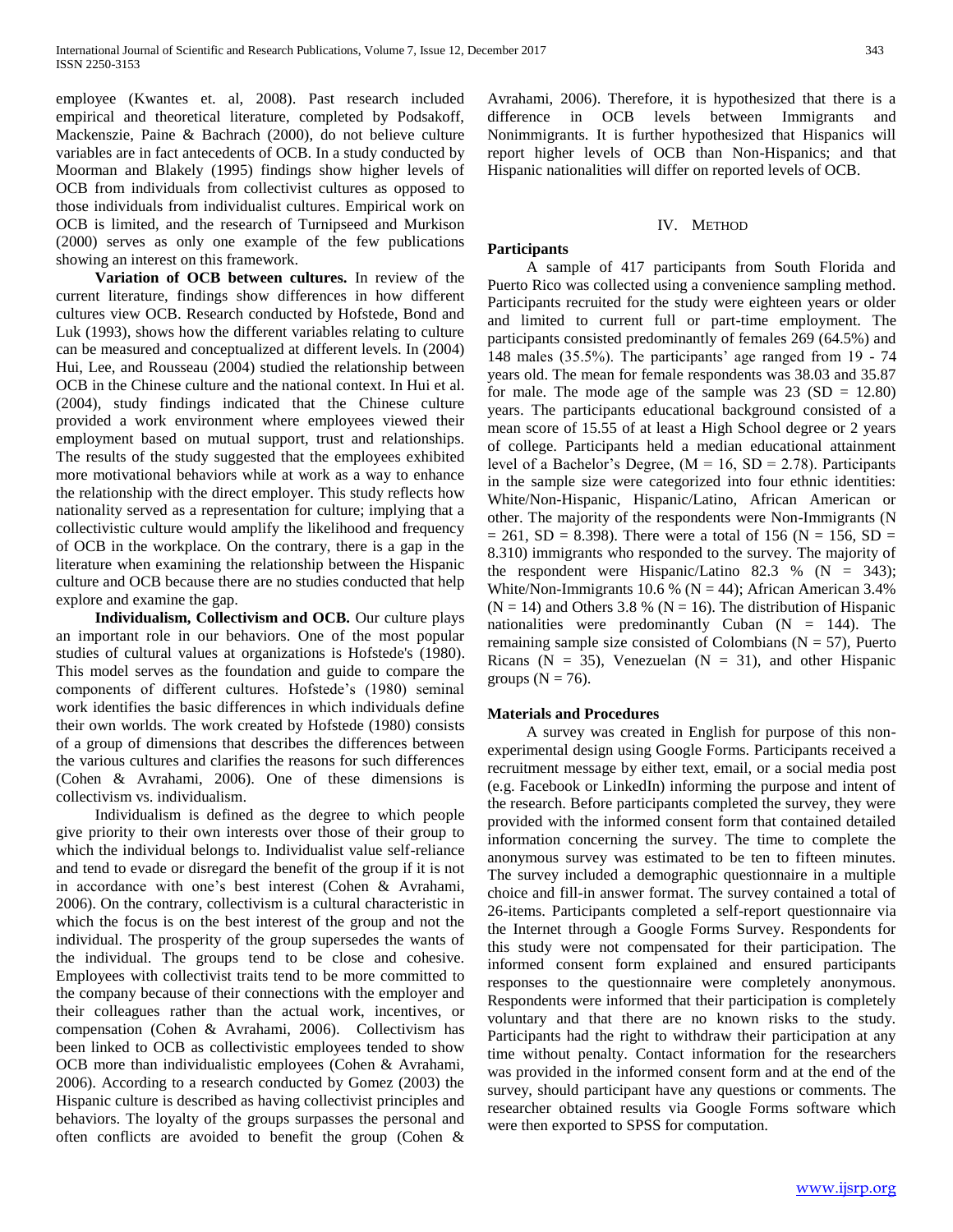#### **Instrumentation**

The participants were asked to complete a self-report questionnaire measuring the construct of Organizational Citizenship. The construct was measured using existing reliable and validated scales.

*Organizational Citizenship Behavior* (*OCB*). OCB was examined using the Organizational Citizenship Behavior Scale developed by Spector, Bauer and Fox (2010). The scale is comprised of ten items that measure the frequency of exhibiting OCB behaviors in the workplace (See Appendix D). The responses are rated based on a 5-point Likert-type scale ranging from 1 (never) to 5 (extremely often or always). This instrument has a coefficient alpha reliability of .80 (Spector, Bauer, & Fox 2010).

### V. RESULTS

### **ANOVA**

To compare the levels of reported Organizational Citizenship Behavior amongst the Hispanic groups (N=343) the researchers used a one-way ANOVA. The groups (Total N=343) were identified under Cubans  $(M = 33.70, SD = 8.14)$ , Colombians ( $M = 29.04$ ,  $SD = 8.36$ ), Puerto Ricans ( $M = 32.03$ ,  $SD = 6.18$ ), Venezuelans (M = 30.55, SD = 9.22), and all other Hispanics under the grouping "Other" ( $M = 31.24$ , SD = 7.76). Pre-Test conditions for normality, sample size (n), and homogeneity of variance were satisfied for all groups. Results were significant ( $\alpha = .05$ , p= .004). Findings supported the hypothesis that there is a significant difference between the groups (Table 6). A Sidak post-test was run to identify the which groups had the statistically significant difference. The post test revealed that participants of Cuban nationality had a significantly higher level of reported OCB behavior than those of Colombian nationality ( $\alpha$  = .05, p= .002); 4.66 points greater.

#### **Independent Sample** *t***-test**

An Independent sample t-test was implemented by the researchers to examine if Hispanics ( $M = 31.92$ ,  $SD = 8.16$ ) and Non-Hispanics ( $M = 32.77$ ,  $SD = 9.66$ ) differentiated on levels of reported OCB behavior (Total N=417). Pre-Test conditions for normality, sample size (n), and homogeneity of variance were satisfied for all groups. The results for the independent samples ttest (Table 5) showed that there is no statistically significant difference between the groups ( $\alpha$  = .05, p= .060).

An Independent sample t-test was implement by the researcher to examine if immigrants  $(M = 31.22, SD = 8.31)$  and Non-immigrants ( $M = 32.59$ ,  $SD = 8.39$ ) differentiated on levels of reported OCB behavior (Total N=417). Pre-Test conditions for normality, sample size (n), and homogeneity of variance were satisfied for all groups. The results for the independent samples ttest (Table 4) showed that there is no statistically significant difference between the groups ( $\alpha$  = .05, p= .541).

#### VI. DISCUSSION

The literature review suggests that currently there is a lack of research studying the relationship between culture and Organizational Citizenship Behavior (OCB). More specifically, there are gaps in the literature for research studies addressing the possible influence of nationality and immigrant status on OCB. According to Kwantes, Karam, Kuo and Towson (2008), there is an insufficiency of empirical research directly examining work performance, OCB and culture-related variables. This research study aimed to explore the possible relationship between some of these variables with the goal of contributing to close the existing literature gap.

The central finding of this study is that there is no difference between U.S. Immigrants and U.S. Nonimmigrants and the frequency in which they exhibit OCB. The results suggest that both groups are equally likely to engage in OCB. This finding also fails to support the first hypothesis, which predicted that there would be a difference between Immigrants and Nonimmigrants and their reported OCB levels. Further findings show that there is no difference between Hispanics and Non-Hispanics and the frequency in which they exhibit OCB. This finding fails to support the second hypothesis, which predicted that the Hispanic culture would report higher levels of OCB as compared to Non-Hispanics. This finding also contradicts the literature review. According to Hofstede (1980), most Hispanic countries are collectivistic and as such; its members value the opinion of the group they belong to more and will make the well-being of the group their priority. On the other spectrum, there are individualistic societies. In individualistic societies members tend to take care of themselves and their immediate family members only (Hofstede, 1980). The existing literature may lead one to conclude that Hispanic cultures would be more likely to exhibit OCB. However, the results indicate that this difference does not exist within this sample.

The third hypothesis was supported by the data. Research findings suggest that there is a difference between two of the Hispanic groups and the reported levels of OCB. In this sample, Cuban respondents reported higher OCB levels as compared to Colombian respondents. This finding is consistent with the existing literature review. Cubans are considered a collectivisticoriented culture (Schneider, Gruman, & Coutts, 2012), and Colombians are amongst the most collectivistic cultures in the world (Hofstede Insights, 2017). Nevertheless, Cuba, with its communist government, forces its members to work together for the greater good of the country regardless of what their individual needs are. Therefore, the social experiences of Cubans are structured around social groups, which causes the culture to be ultra-collectivistic (Schneider, Gruman, & Coutts, 2012).

Research has shown the importance of exploring OCB in the workforce. The findings from this study suggest that cultural differences could influence workplace behavior. Therefore, understanding, respecting, and embracing cultural differences in the workplace can be of benefit to organizations and serve as a tool in obtaining positive outcomes and outputs. Enhancing the study of culture will have greater implications for future research on OCB. One suggestion for future research is to replicate this study by conducting a longitudinal study where the demographics include National and International participants.

### VII. LIMITATIONS

The study was conducted using a convenience snowball sampling method. Therefore, the results cannot be generalized to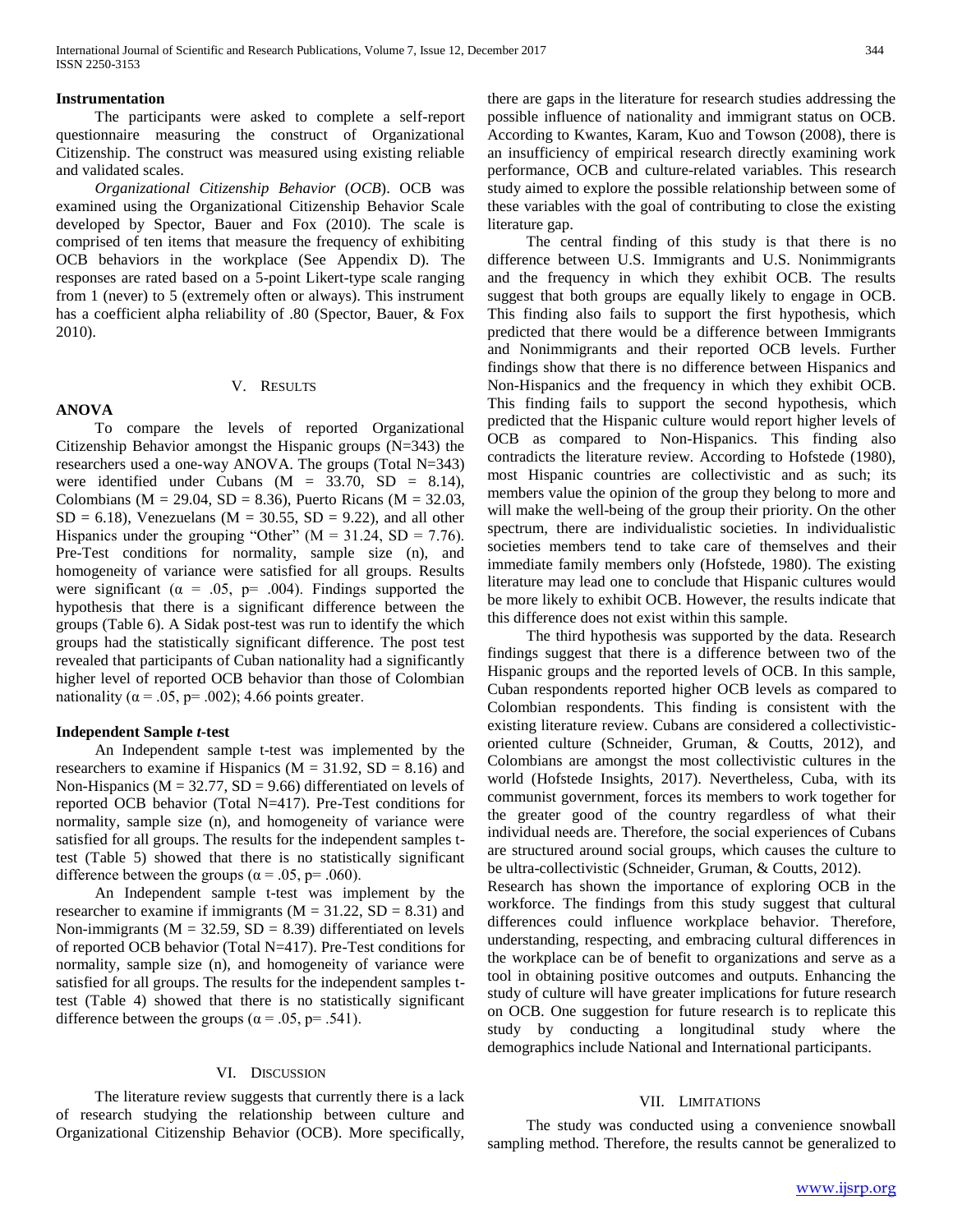the entire population. Subsequent limitations are geographic. The majority of the participants primarily reside in Florida and Puerto Rico; as such, this sample does not represent the entire U.S. adult population. Additionally, our Immigrant sample was predominantly Hispanic (89.9%). Also, the age mode was 23. Furthermore, although 423 participants completed the survey, 6 respondents failed to meet the inclusion criteria.

#### **REFERENCES**

- [1] Ayatollahi, M., & Ayim, S. G. (2015). Organizational citizenship behaviour: A cross-cultural
- [2] comparative study on ghanaian and finish industrial workers. *Scandinavian Journal of Organizational Psychology*, *7*(1).
- [3] Borman, W.C, Motowildo, S.J. (2009). Task performance and contextual performance: The
- [4] meaning for personnel selection research. *Journal of Human Performance,* 10(2), 99-
- [5] 109. Retrieved from: [http://dx.doi.org/10.1207/s15327043hup1002\\_3](http://dx.doi.org/10.1207/s15327043hup1002_3)
- [6] Cohen, A.B. (2009). Many Forms of Culture. *American Psychological Association 64(3)*, 194-204.
- [7] Cohen, A., & Avrahami, A. (2006). The relationship between individualism, collectivism, the perception of justice, demographic characteristics and organizational citizenship behavior. *The Service Industries Journal*, *26*(8), 889-901.
- [8] Fiske, A.P. (2002). Using individualism and collectivism to compare cultures - A critique of validity and measurement of the constructs: Comment on Oyserman et al. (2002). *Psychological Bulletin,* 128, 78-88.
- [9] Floman, J.L. (2012). The role of hope and pride in organizational citizenship behavior and
- [10] job performance (Masters thesis). Retrieved from
- [11] http://dx.doi.org/doi:10.7282/T34748TB
- [12] Gomez, C. (2003). The relationship between acculturation, individualism/collectivism, and job attribute preferences for Hispanic MBAs. *Journal of Management Studies*, *40*(5), 1089-1105.
- [13] Hofstede, G. (1980). Culture and organizations. *International Studies of Management & Organization*, *10*(4), 15-41.
- [14] Hofstede, B., Bond, M.H., & Luk, C. (1993). Individual perceptions of organizational culture: A methodological treatise on levels of analysis. *Organizational Studies, 14(4)*, 483-503.
- [15] Hofstede Insights. (2017). Country Comparison. Retrieved November 17, 2017 from ttps://www.hofstede-insights.com/country-comparison/colombia/
- [16] Hui, C., Lee, C., & Rousseau, D.M. (2004). Psychological contract and organizational citizenship behaviour in China: Investigating generalizability and instrumentality. *Journal of Applied Psychology, 89(2)*. 311-321.
- [17] Kroeber, A.L., & Kluckhohn, C.K. (1952). *Cultural: A critical review of concepts and definitions*. Cambridge, MA: Harvard University Press.
- [18] Kwantes, C. T., Karam, C. M., Kuo, B. C., & Towson, S. (2008). Culture's influence on the perception of OCB as in-role or extra-role. *International Journal of Intercultural Relations*, *32*(3), 229-243.
- [19] Moorman, R.H., & Blakely, G.L. (1995). Individualism-collectivism as an individual difference predictor of organizational citizenship behavior. *Journal of Organizational Behavior, 16,* 127-142.
- [20] Morrison, E.W. (1994). Role definitions and organizational citizenship behaviour: The importance of the employee's perspective. *Academy of Management Journal, 37(6),* 1543-1567.
- [21] Nielsen, T. M., Hrivnak, G. A., & Shaw, M. (2009). Organizational citizenship behavior and performance: A meta-analysis of group-level research. *Small Group Research, 40*(5), 555-577.
- [22] Organ, D. W. (1988). Organizational citizenship behavior: The good soldier syndrome. Lexington Books/DC Heath and Com.
- [23] Organ, D. W. (1997). Organizational citizenship behavior: It's construct clean-up time. *Human performance*, *10*(2), 85-97.
- [24] Podsakoff, P. M., & Mackenzie, S. B. (1994). Organizational citizenship behaviors and sales unit effectiveness. *Journal of Marketing Research*, 351- 363.
- [25] Podsakoff, P.M., Mackenzie, S.B., Paine, J.B., & Bachrach D.G. (2000). Organizational citizenship behaviors: A critical review of the theoretical and empirical literature
- [26] and suggestions for future research. *Journal of Management, 26*(3), 513- 563.
- [27] Schneider, F.W., Gruman, J.A., & Coutts, L.M. (2012). *Applied Social Psychology Understanding and Addressing Social and Practical Problems* (Second ed.). Thousand Oaks, CA: SAGE
- [28] Smith, C. A., Organ, D. W., & Near, J. P. (1983). Organizational citizenship behavior: Its nature and antecedents. *Journal of Applied Psychology, 68*(4), 653.
- [29] Spector, P. E., Bauer, J. A., & Fox, S. (2010). Measurement artifacts in the assessment of counterproductive work behavior and organizational citizenship behavior: Do we know what we think we know? *Journal of Applied Psychology, 95*(4), 781-790.
- [30] Triandis, H.C. (1994). *Culture and social behaviour.* New York, NY, USA: McGraw-Hill.
- [31] Turnipseed, D. L. (2002). Are good soldiers good?: Exploring the link between organization citizenship behavior and personal ethics. *Journal of Business Research, 55*(1), 1-15.
- [32] Turnipseed, D.L., & Murkison, E. (2000). A bi-cultural comparison of organization citizenship behavior: Does the OCB phenomenon transcend national culture? *International Journal of Organizational Analysis, 8(2*), 200-222.
- [33] Vandenberg, R.J., Lance, C.E., & Taylor, S.C. (2005). A latent variable approach to rating source equivalence: Who should provide ratings on organizational citizenship dimensions? In D.L. Turnipseed (Ed). *A handbook on organizational citizenship behaviour: A review of 'good soldiers' activity in organizations* (pp. 291 - 330). New York: Nova Science Publishing.
- [34] Walz, S. M., & Niehoff, B. P. (2000). Organizational citizenship behaviors: Their relationship to organizational effectiveness. *Journal of Hospitality & Tourism Research, 24*(3), 301-319.
- [35] Williams, L. J., & Anderson, S. E. (1991). Job satisfaction and organizational commitment as predictors of organizational citizenship and in-role behaviors. *Journal of Management*, *17*(3), 601-617.

#### AUTHORS

**First Author** – Melisa Garcia, Albizu University **Second Author** – Toni DiDona, Albizu University **Third Author** – Ivan Santos, Albizu University **Fourth Author** – Yaris Gonzalez, Albizu University **Fifth Author** – Waleska Garcia, Albizu University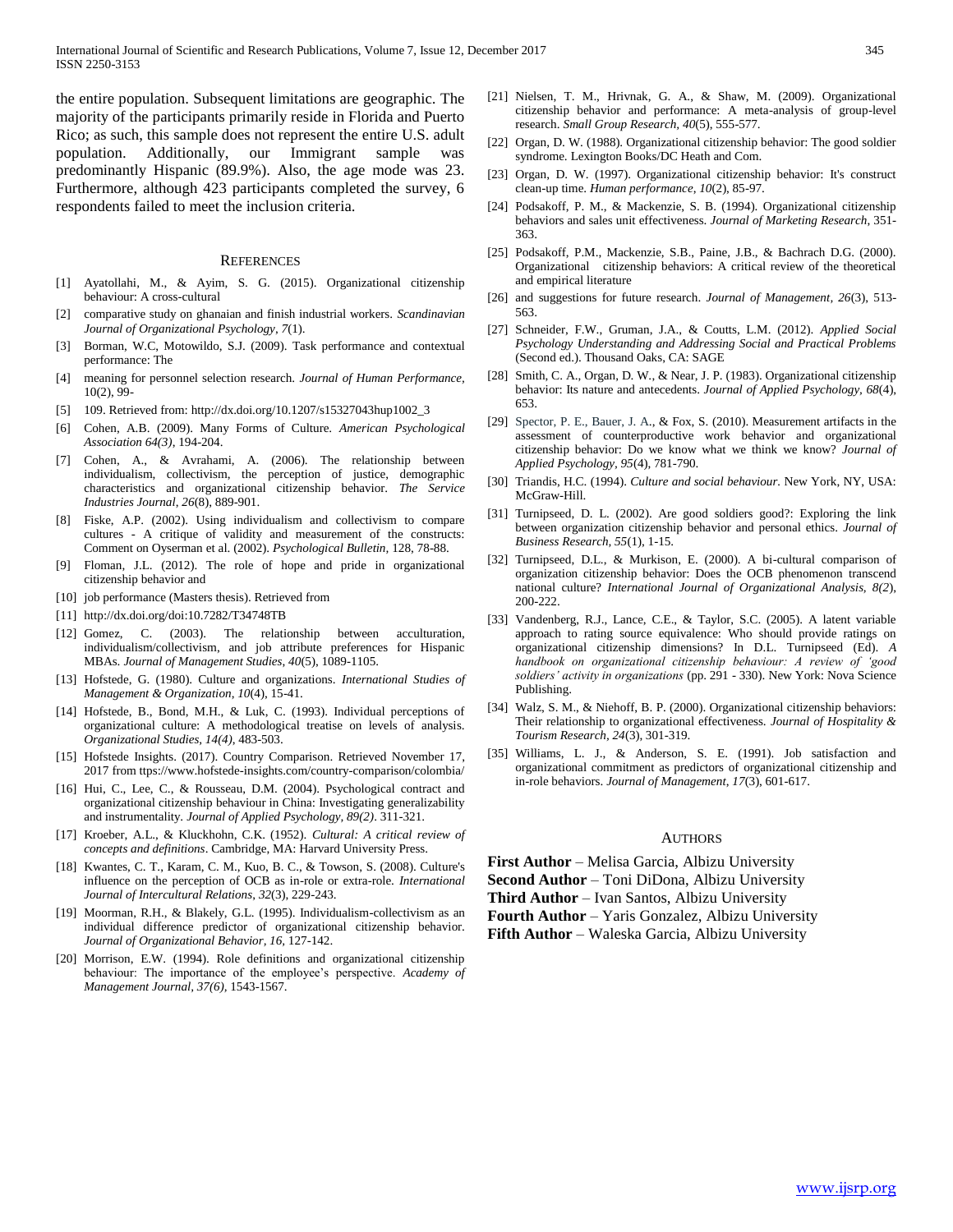International Journal of Scientific and Research Publications, Volume 7, Issue 12, December 2017 346 ISSN 2250-3153

# Appendix

Table 1 Descriptive Characteristics - Age **AGE**

# **Statistics**

What is your age in years? [ I am

|  |  | years old ] |
|--|--|-------------|
|--|--|-------------|

| N              | Valid          | 417     |
|----------------|----------------|---------|
|                | <b>Missing</b> | 0       |
| Mean           |                | 37.266  |
| Median         |                | 34.000  |
| Mode           |                | 23.0    |
| Std. Deviation |                | 12.8015 |
| Variance       |                | 164.878 |
| Range          |                | 55.0    |
| Minimum        |                | 19.0    |
| Maximum        |                | 74.0    |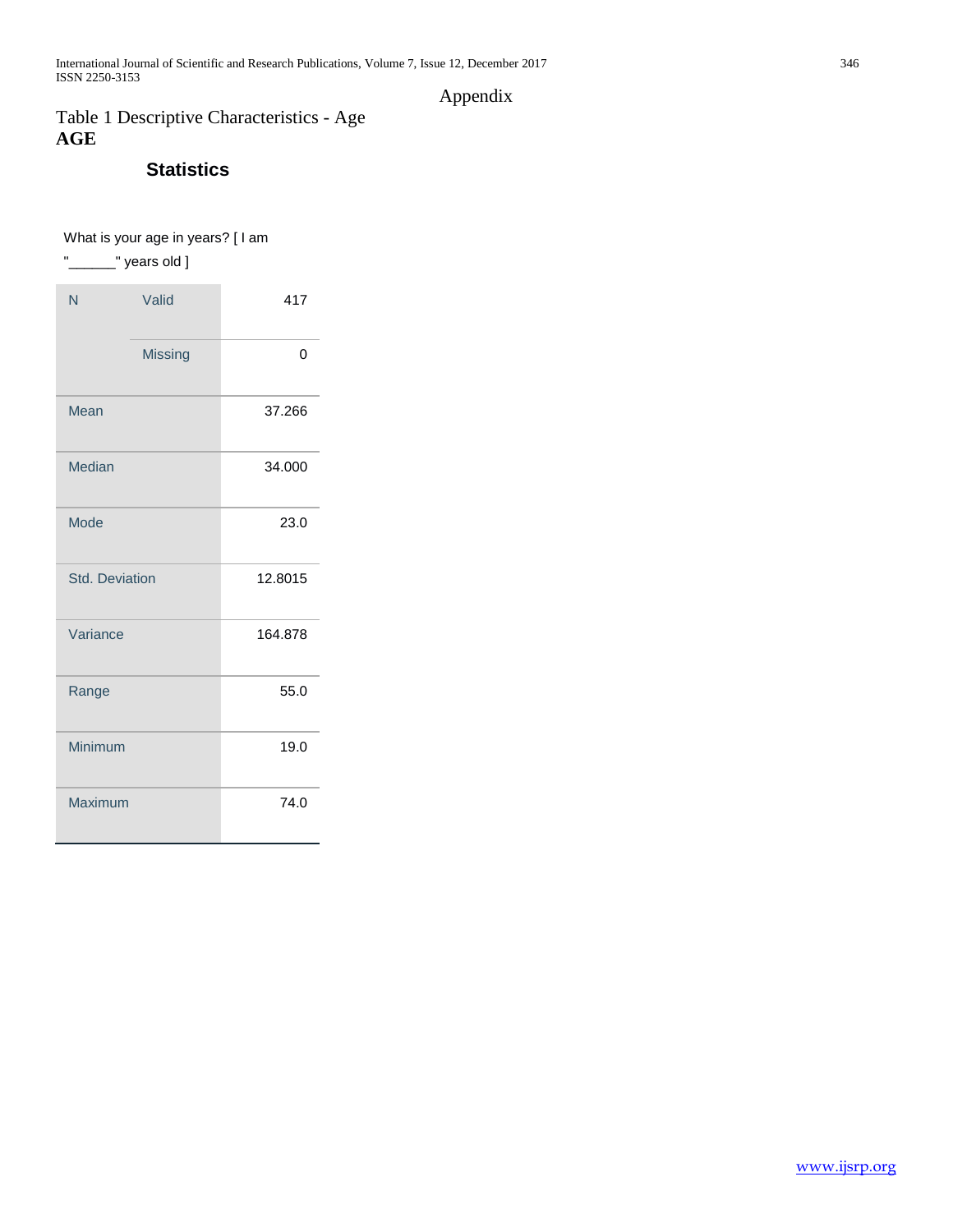International Journal of Scientific and Research Publications, Volume 7, Issue 12, December 2017 347 ISSN 2250-3153



Table 2 Descriptive Characteristics - Education **Years of Formal Education**

# **Statistics**

**How many years of formal education have you completed? (If you finished high school you would answer 12, if you have bachelor's degree you would answer 16, a doctoral degree would be 20) [ I have "\_\_\_\_" Years of formal education ]** 

| N             | <b>Valid</b>   | 417    |
|---------------|----------------|--------|
|               | <b>Missing</b> | 0      |
| <b>Mean</b>   |                | 15.553 |
| <b>Median</b> |                | 16.000 |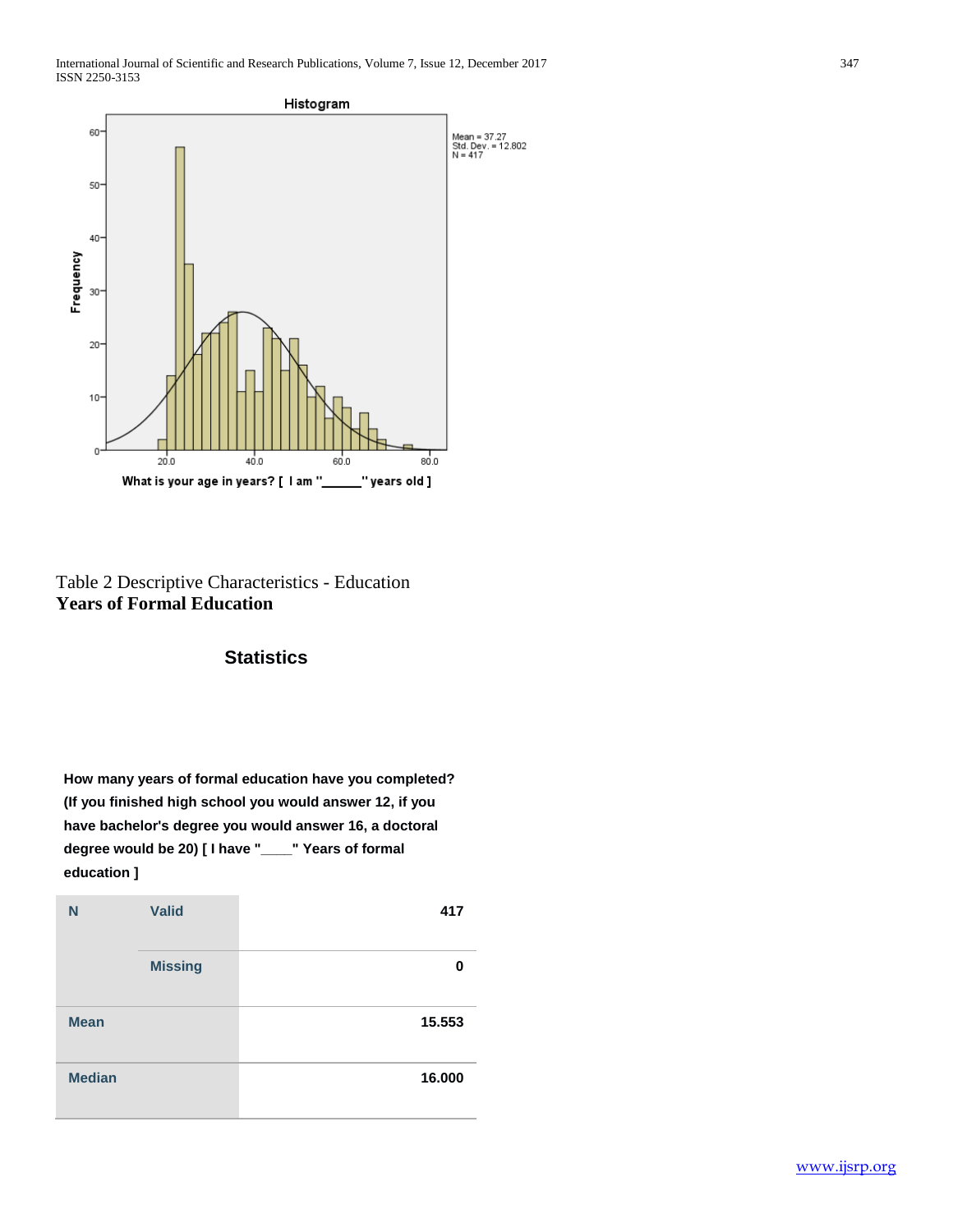International Journal of Scientific and Research Publications, Volume 7, Issue 12, December 2017 348 ISSN 2250-3153

| <b>Mode</b>           | 16.0   |
|-----------------------|--------|
| <b>Std. Deviation</b> | 2.8019 |
| <b>Variance</b>       | 7.851  |
| Range                 | 19.0   |
| <b>Minimum</b>        | 2.0    |
| <b>Maximum</b>        | 21.0   |



Table 3 Descriptive Characteristics - Race/ethnic identity

### **Race**

# **What best describes your racial/ethnic identity?**

|              |                           | <b>Frequency</b> | <b>Percent</b> | <b>Valid Percent</b> | <b>Cumulative</b><br><b>Percent</b> |
|--------------|---------------------------|------------------|----------------|----------------------|-------------------------------------|
| <b>Valid</b> | <b>White/Non-Hispanic</b> | 44               | 10.6           | 10.6                 | 10.4                                |
|              | <b>Hispanic Latino</b>    | 343              | 82.3           | 82.3                 | 92.8                                |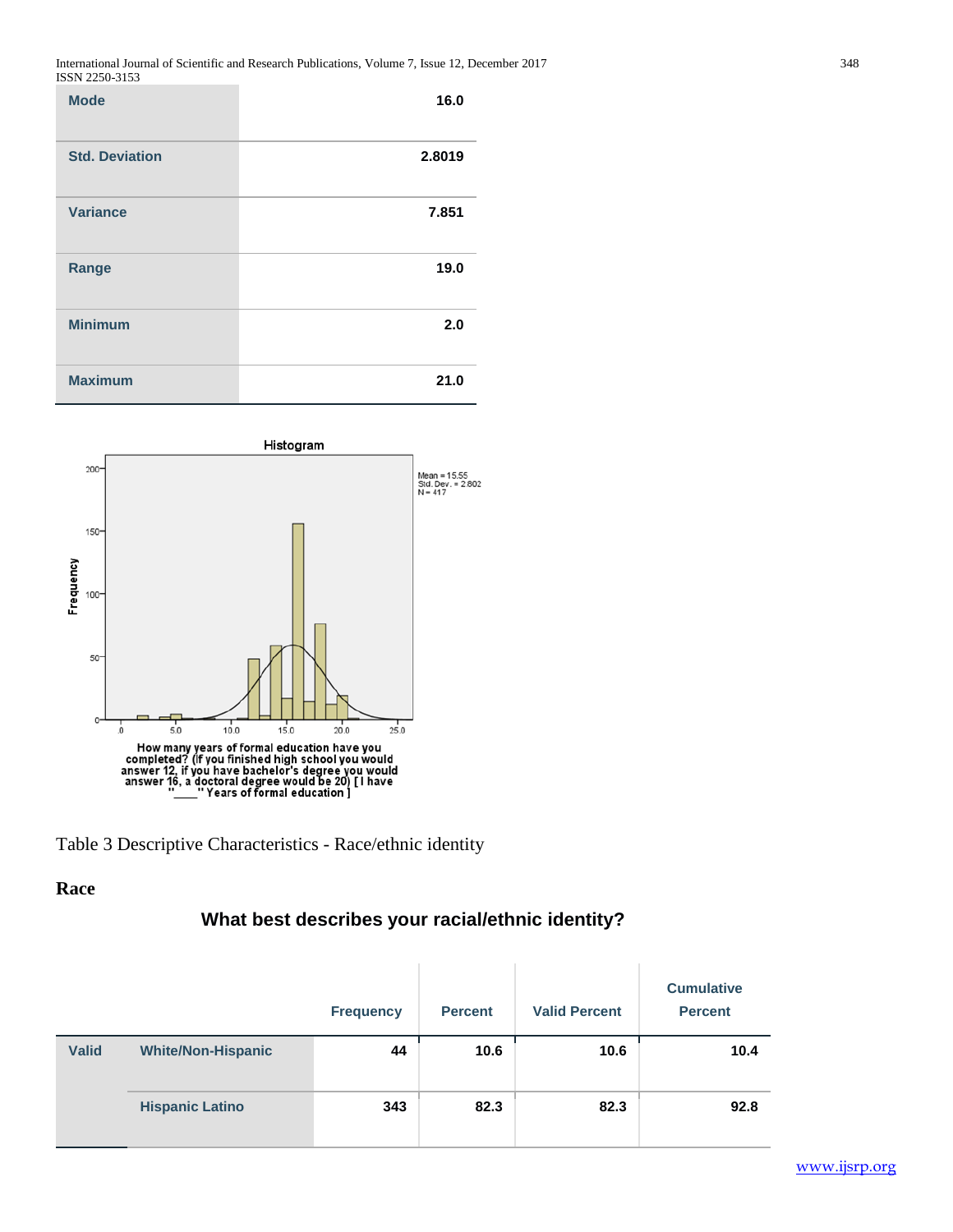International Journal of Scientific and Research Publications, Volume 7, Issue 12, December 2017 349 ISSN 2250-3153

| <b>Black/African American</b> | 14  | 3.3   | 3.3   | 96.2  |
|-------------------------------|-----|-------|-------|-------|
| <b>Other</b>                  | 16  | 3.8   | 3.8   | 100.0 |
| <b>Total</b>                  | 417 | 100.0 | 100.0 |       |





# **Group Statistics**

|                  | Are you a US immigrant? | N   | Mean  | Std. Deviation | Std. Error Mean |
|------------------|-------------------------|-----|-------|----------------|-----------------|
| <b>OCB</b> Index | <b>No</b>               | 261 | 32.59 | 8.398          | .520            |
|                  | Yes                     | 156 | 31.22 | 8.310          | .665            |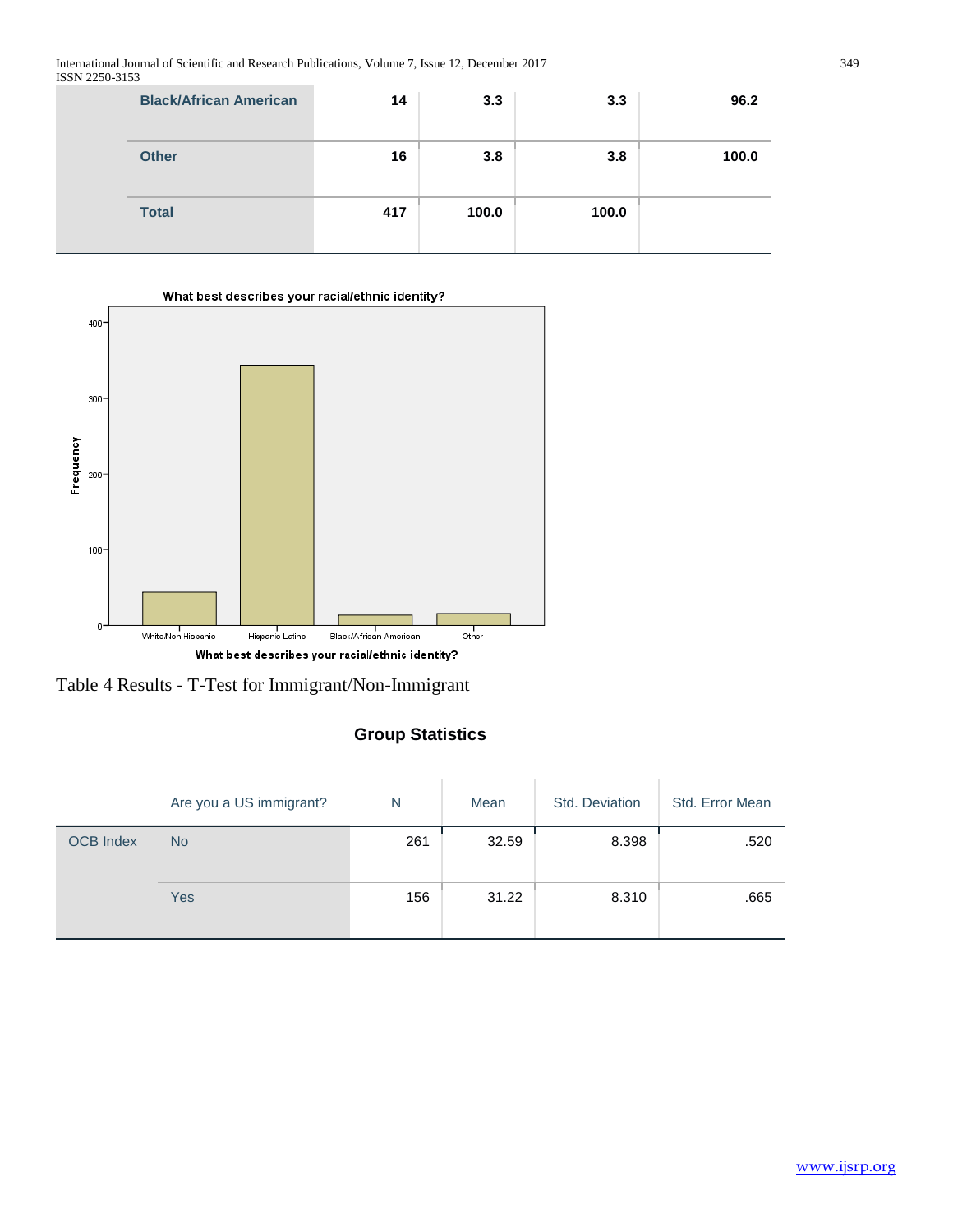|                  |                                |      | Levene's Test for Equality of<br>Variances | t-test for Equality of<br><b>Means</b> |         |  |
|------------------|--------------------------------|------|--------------------------------------------|----------------------------------------|---------|--|
|                  |                                | F    | Sig.                                       | t                                      | df      |  |
| <b>OCB</b> Index | Equal variances assumed        | .375 | .541                                       | 1.616                                  | 415     |  |
|                  | Equal variances not<br>assumed |      |                                            | 1.621                                  | 328.924 |  |

### t-test for Equality of Means

 $\overline{1}$ 

|            |                     |                 |                   |                   | 95%               |
|------------|---------------------|-----------------|-------------------|-------------------|-------------------|
|            |                     |                 |                   |                   | Confidence        |
|            |                     |                 |                   |                   | Interval of the   |
|            |                     |                 |                   |                   | <b>Difference</b> |
|            |                     |                 | Mean              | Std. Error        |                   |
|            |                     | Sig. (2-tailed) | <b>Difference</b> | <b>Difference</b> | Lower             |
| <b>OCB</b> | Equal variances     | .107            | 1.368             | .847              | $-296$            |
| Index      | assumed             |                 |                   |                   |                   |
|            |                     |                 |                   |                   |                   |
|            | Equal variances not | .106            | 1.368             | .844              | $-293$            |
|            | assumed             |                 |                   |                   |                   |

### t-test for Equality of Means

95% Confidence Interval of the Difference

Upper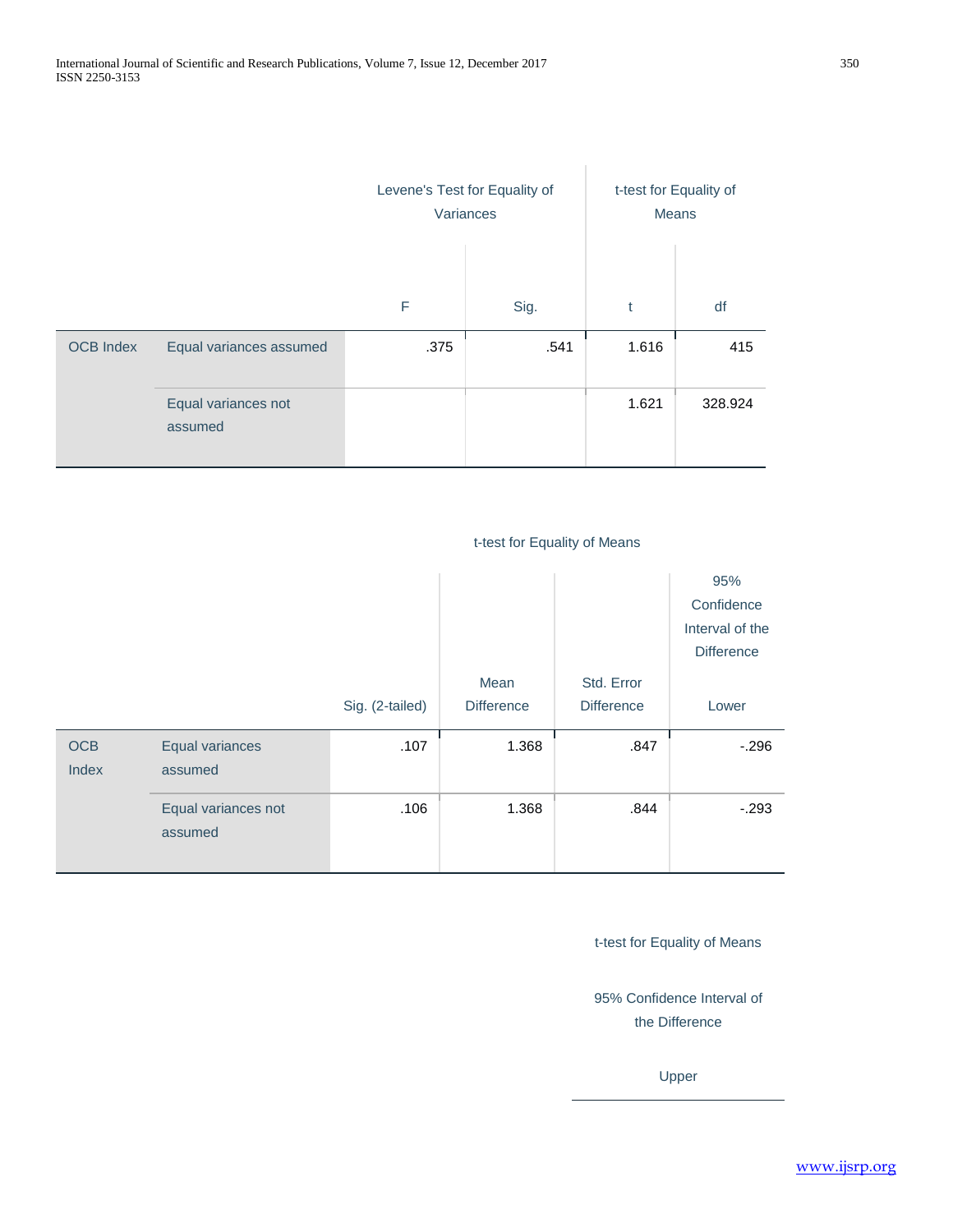| <b>OCB</b> Index | Equal variances assumed     | 3.032 |
|------------------|-----------------------------|-------|
|                  | Equal variances not assumed | 3.029 |

# Table 5 Results - T-Test for Hispanic Non-Hispanic

# **Group Statistics**

|                  | What best describes your<br>racial/ethnic identity? | N   | Mean  | Std. Deviation | Std. Error Mean |
|------------------|-----------------------------------------------------|-----|-------|----------------|-----------------|
| <b>OCB</b> Index | Non Hispanic                                        | 74  | 32.77 | 9.336          | 1.085           |
|                  | Hispanic                                            | 343 | 31.92 | 8.167          | .441            |

# **Independent Samples Test**

|                  |                                |       | Levene's Test for Equality of<br>Variances | t-test for Equality of<br>Means |        |  |
|------------------|--------------------------------|-------|--------------------------------------------|---------------------------------|--------|--|
|                  |                                | F     | Sig.                                       | t                               | df     |  |
| <b>OCB Index</b> | Equal variances assumed        | 3.556 | .060                                       | .787                            | 415    |  |
|                  | Equal variances not<br>assumed |       |                                            | .722                            | 98.523 |  |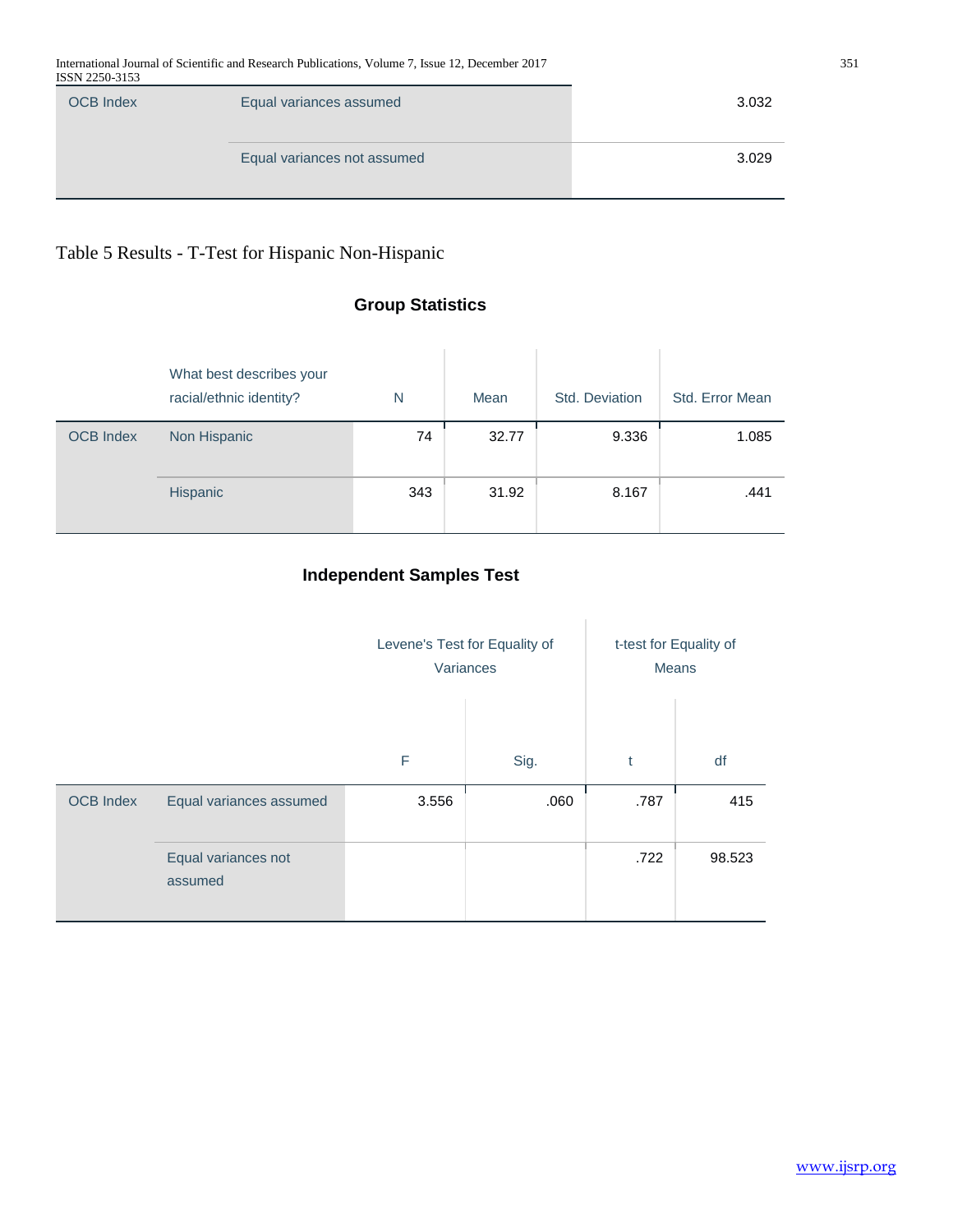### **Independent Samples Test**



# Table 6 Results - ANOVA for Hispanic Nationalities

### **Descriptives**

OCB Index

|                     |              |       |                |            | 95% Confidence Interval for Mean |                    |  |
|---------------------|--------------|-------|----------------|------------|----------------------------------|--------------------|--|
|                     | $\mathsf{N}$ | Mean  | Std. Deviation | Std. Error | Lower Bound                      | <b>Upper Bound</b> |  |
| Cuban               | 144          | 33.70 | 8.147          | .679       | 32.36                            | 35.04              |  |
| Colombian           | 57           | 29.04 | 8.362          | 1.108      | 26.82                            | 31.25              |  |
| <b>Puerto Rican</b> | 35           | 32.03 | 6.186          | 1.046      | 29.90                            | 34.15              |  |
| Venezuelan          | 31           | 30.55 | 9.226          | 1.657      | 27.16                            | 33.93              |  |
| Other               | 76           | 31.24 | 7.768          | .891       | 29.46                            | 33.01              |  |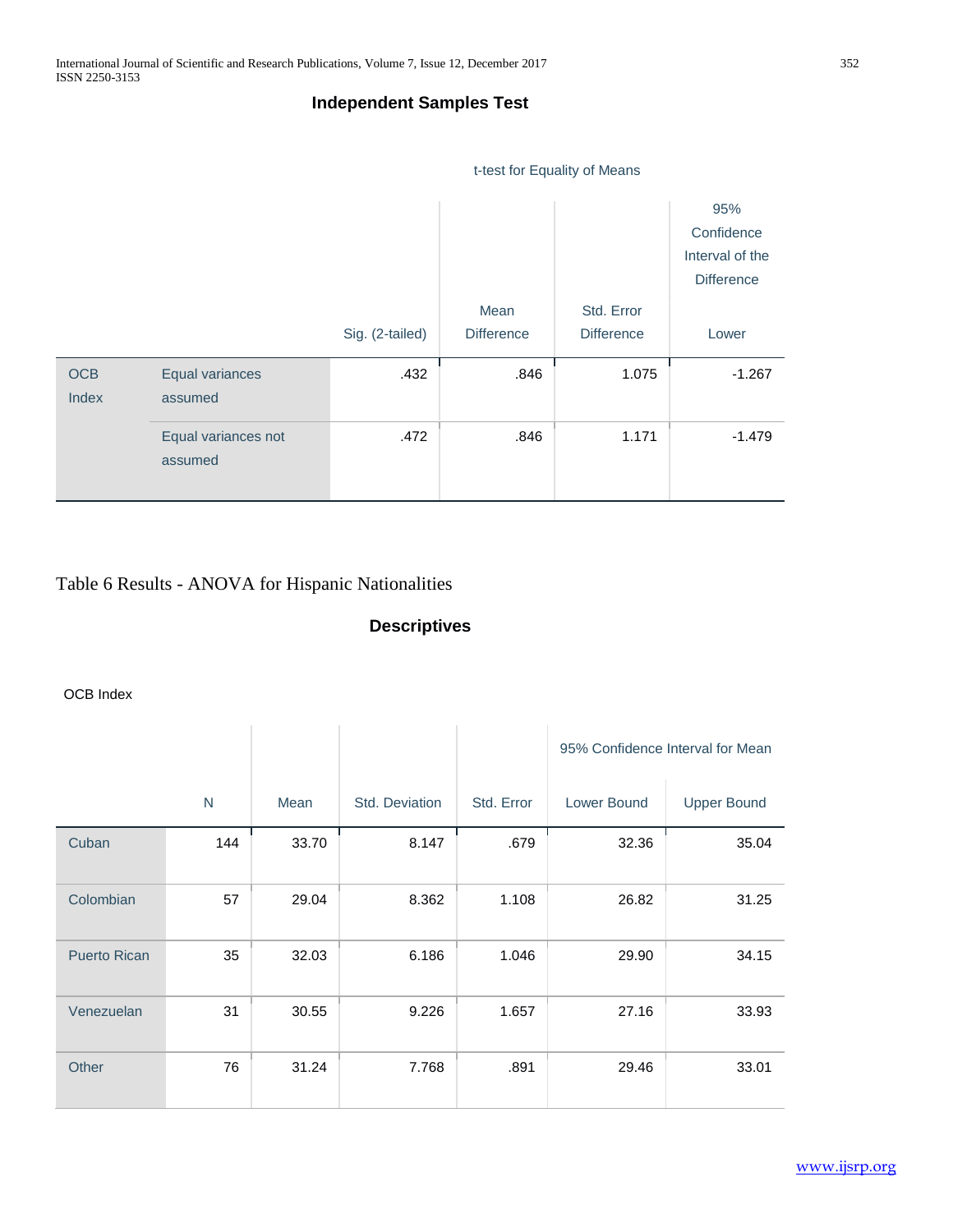| Total | 343 | 31.92 | 8.167 | .441 | 31.06 | 32.79 |
|-------|-----|-------|-------|------|-------|-------|
|       |     |       |       |      |       |       |

# **Test of Homogeneity of Variances**

### OCB Index

| Levene Statistic | df1 | df2 | Sig. |
|------------------|-----|-----|------|
| 1.829            |     | 338 | .123 |

# **ANOVA**

 $\begin{array}{c} \hline \end{array}$ 

### OCB Index

|                       | Sum of Squares | df  | Mean Square | F     | Sig. |
|-----------------------|----------------|-----|-------------|-------|------|
| <b>Between Groups</b> | 1025.554       | 4   | 256.388     | 3.977 | .004 |
| <b>Within Groups</b>  | 21788.475      | 338 | 64.463      |       |      |
| <b>Total</b>          | 22814.029      | 342 |             |       |      |

# **Multiple Comparisons**

Dependent Variable: OCB Index

Sidak

| (I) With which of the follow | (J) With which of the follow |                  |            |      |
|------------------------------|------------------------------|------------------|------------|------|
| Nationalities do you most    | Nationalities do you most    | Mean             |            |      |
| identify with?               | identify with?               | Difference (I-J) | Std. Error | Sig. |
|                              |                              |                  |            |      |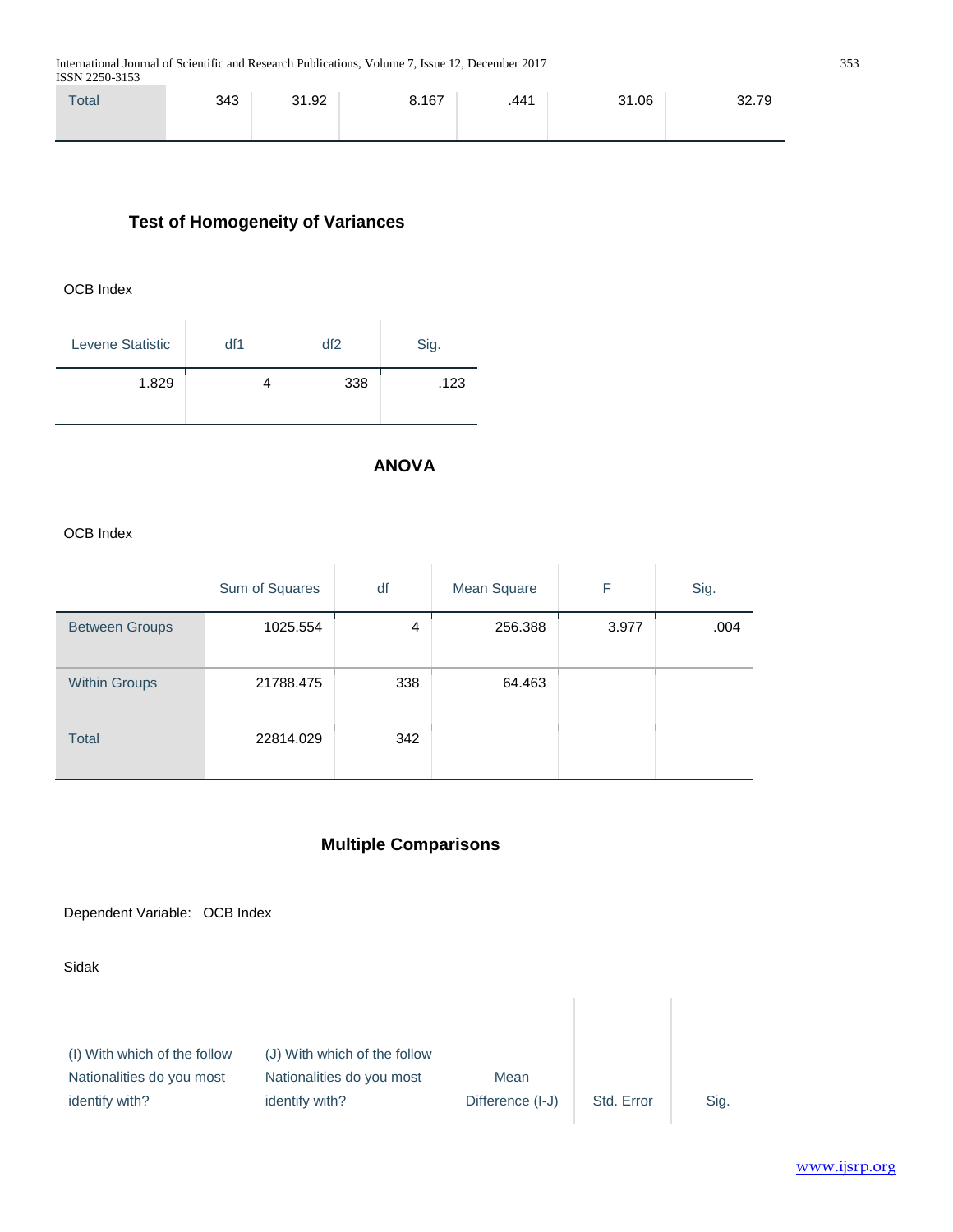| Cuban        | Colombian           | 4.666*     | 1.256 | .002  |
|--------------|---------------------|------------|-------|-------|
|              | <b>Puerto Rican</b> | 1.673      | 1.513 | .957  |
|              | Venezuelan          | 3.153      | 1.590 | .389  |
|              | Other               | 2.465      | 1.138 | .271  |
| Colombian    | Cuban               | $-4.666$ * | 1.256 | .002  |
|              | Puerto Rican        | $-2.993$   | 1.724 | .582  |
|              | Venezuelan          | $-1.513$   | 1.792 | .994  |
|              | Other               | $-2.202$   | 1.407 | .717  |
| Puerto Rican | Cuban               | $-1.673$   | 1.513 | .957  |
|              | Colombian           | 2.993      | 1.724 | .582  |
|              | Venezuelan          | 1.480      | 1.980 | .998  |
|              | Other               | .792       | 1.640 | 1.000 |
| Venezuelan   | Cuban               | $-3.153$   | 1.590 | .389  |
|              | Colombian           | 1.513      | 1.792 | .994  |
|              | <b>Puerto Rican</b> | $-1.480$   | 1.980 | .998  |
|              | Other               | $-688$     | 1.711 | 1.000 |
| Other        | Cuban               | $-2.465$   | 1.138 | .271  |
|              | Colombian           | 2.202      | 1.407 | .717  |